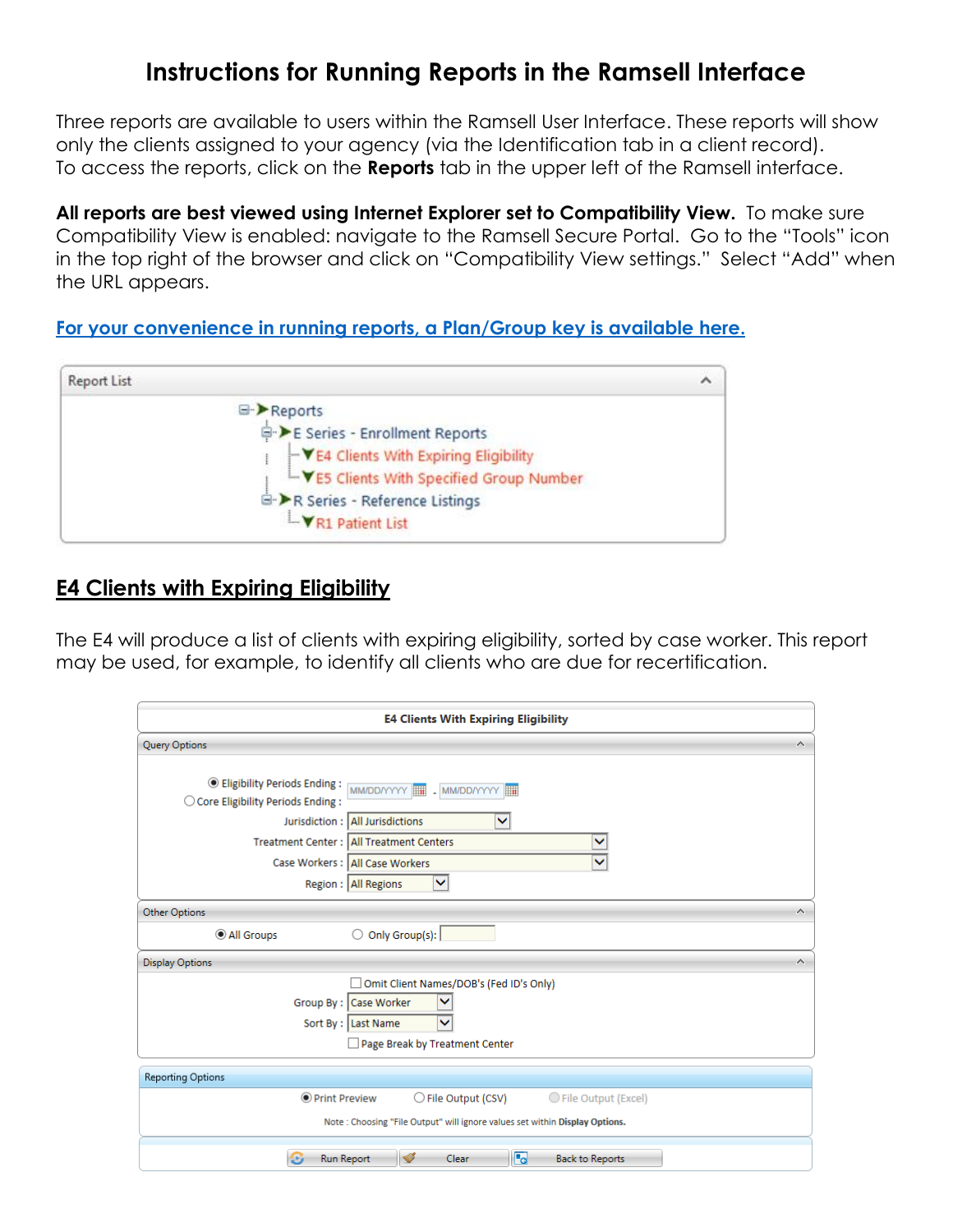#### **Running the E4:**

- 1. Complete the Query Options, Other Options, and Display Options sections. If you are exporting your report ("File Output") then you do not need to complete the Display Options.
	- a. Query Options *(all except for Date are optional)*:
		- i. **Date:** Select either "Eligibility Periods Ending" or "Core Eligibility Periods Ending" (in most cases these dates will be the same) and enter a date range for the END dates you are looking at. For instance, if you are looking for clients with eligibility ending in November 2016 you would enter 11/01/2016-11/30/2016. "Eligibility Periods Ending" refers to the Plan End Date and "Core Eligibility Periods Ending" refers to the Core Eligibility End Date.
		- ii. **Jurisdiction:** can select all or a single parish
		- iii. **Treatment Center:** not applicable; can default to "All Treatment Centers"
		- iv. **Case Workers:** can select all or a single case worker
		- v. **Region:** can select all or a single region
	- b. Other Options:
		- i. **All Groups** is the default selection and includes all groups (18005, 18002, etc.)
		- ii. **Only Group** can also be selected to run the report to only include *one* LA HAP group. Enter the last three digits of the group number. For example, Medicare Part D clients (18902) would be entered 902.
	- c. Display Options (used only if reporting in Print Preview):
		- i. **Omit Client Names/DOBs:** this removes all client names and DOBs from the report results if you are using Print Preview. URNs are still visible, so this does not mean the report has been de-identified.
		- ii. **Group By:** Allows for a different grouping selection for the client list. Defaults to Case Worker.
		- iii. **Sort By:** Allows for a different sorting method. Defaults to Last Name of client.
		- iv. **Page Break by Treatment Center:** not applicable; default to blank.
- 2. Select your Reporting Option to tell the system how to produce the report. "Print Preview" will open the report in a new browser tab or window; "File Output" will create a file that can be opened in Excel. **Be careful about where you save this file; it contains PHI.**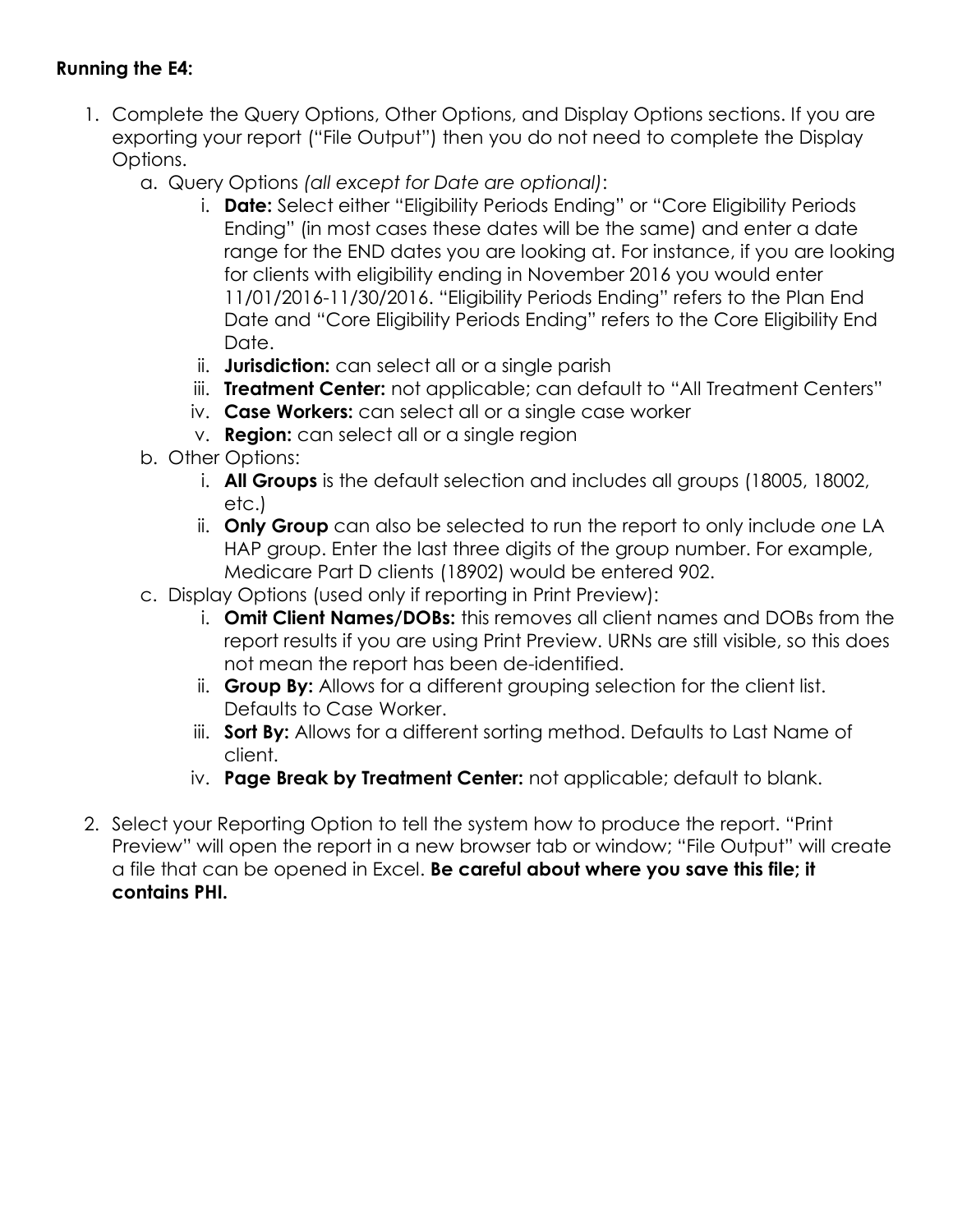## **E5 Clients with Specified Group Number**

The E5 will produce a list of clients belonging to a specific LA HAP group and/or plan. This report may be used, for example, to identify all your insured or uninsured clients. Users can select multiple plans for the report. Date range for the start of a client's eligibility must be provided, as well as a group number.

| <b>E5 Clients With Specified Group Number</b>                                        |                                                                                   |  |  |  |
|--------------------------------------------------------------------------------------|-----------------------------------------------------------------------------------|--|--|--|
| <b>Query Options</b>                                                                 | ́                                                                                 |  |  |  |
| Plans:                                                                               | <b>All Plans</b><br><b>LANI</b><br>Include Inactive Plans<br>LA PI<br><b>LA01</b> |  |  |  |
| Group:                                                                               |                                                                                   |  |  |  |
|                                                                                      | Starting: MM/DD/YYYY     MM/DD/YYYY                                               |  |  |  |
|                                                                                      | Include Non - Current Eligibility Periods                                         |  |  |  |
|                                                                                      | Jurisdiction: All Jurisdictions                                                   |  |  |  |
|                                                                                      | Treatment Center: All Treatment Centers<br>◡                                      |  |  |  |
|                                                                                      | Case Workers : All Case Workers<br>◡                                              |  |  |  |
| <b>Display Options</b><br>∼                                                          |                                                                                   |  |  |  |
| Omit Patient Names (Fed ID's Only)<br>Sort Elig Worker Clients By :   Last Name<br>◡ |                                                                                   |  |  |  |
| Reporting Options                                                                    |                                                                                   |  |  |  |
| O Print Preview                                                                      | $\bigcirc$ File Output (CSV)<br>◯ File Output (Excel)                             |  |  |  |
| Note: Choosing "File Output" will ignore values set within Display Options.          |                                                                                   |  |  |  |
| Θ<br>Run Report                                                                      | r.<br>$\blacktriangledown$<br>Clear<br><b>Back to Reports</b>                     |  |  |  |

#### **Running the E5:**

- 1. Complete the Query Options, Other Options, and Display Options sections. If you are exporting your report ("File Output") then you do not need to complete the Display Options.
	- a. Query Options *(all except for Date are optional)*:
		- i. **Plans:** This defaults to All Plans. With "All Plans" selected, the report will include all LA HAP plans that are in the group you enter in the next field. To select a specific plan within a group (e.g. if you only want the truly uninsured LA NI clients from 18005), scroll and select that plan. Multiple plans may be selected by using the Ctrl button.
		- ii. **Group:** The report must be run to include *one* LA HAP group. Enter the last three digits of the group number. For example, Medicare Part D clients (18902) would be entered 902.
		- iii. **Date:** This date field refers to the *beginning* of an eligibility period. To be included, a client must have had an eligibility period that started within the date range you enter. For best results, enter a wide date range.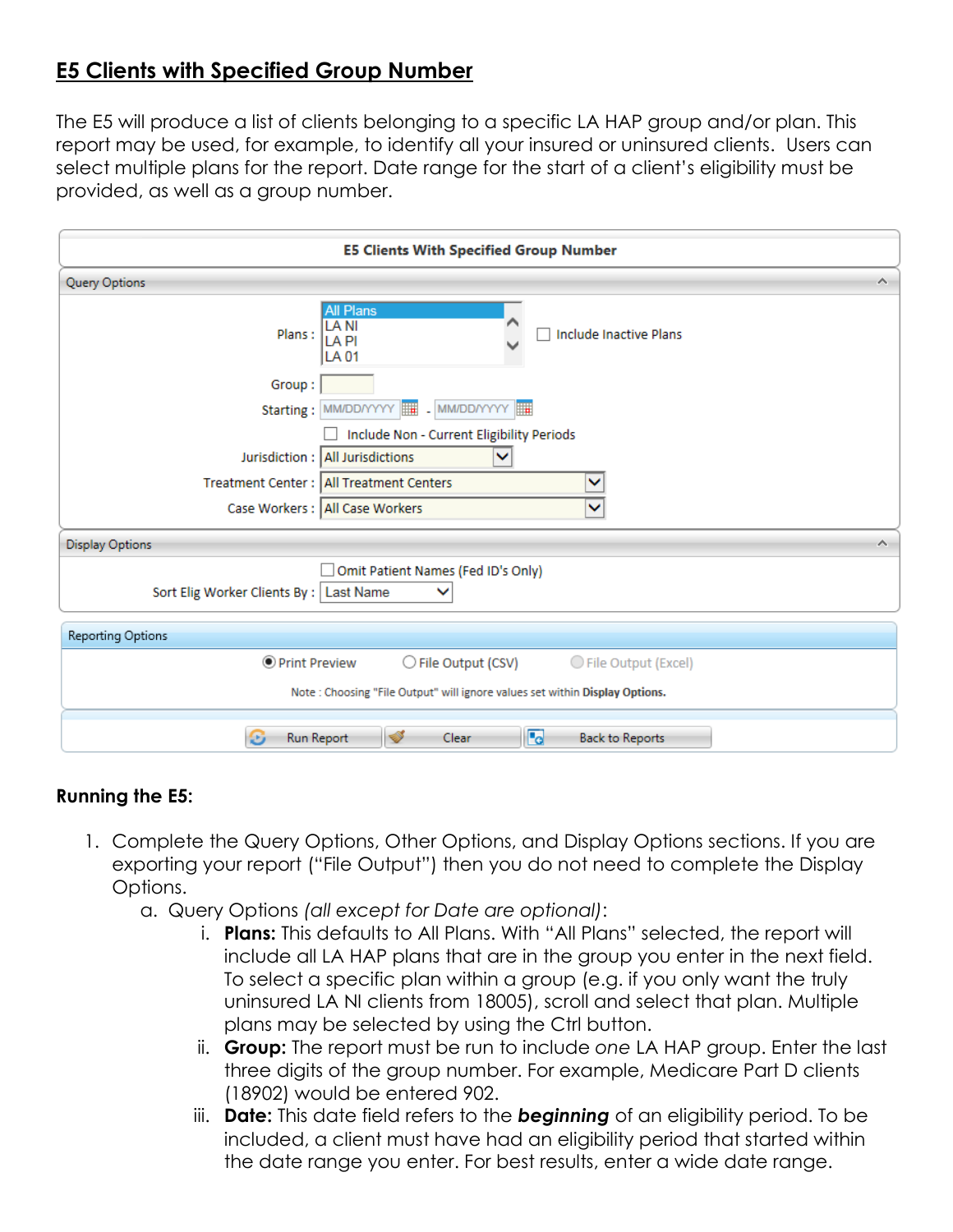Remember that all clients must be recertified every 6 months, so every client should have the beginning of a new eligibility period entered at least twice in a year.

- iv. **Include Non-Current Eligibility Periods:** When the box is checked, this report will generate a list of clients with a specific group number for clients with an eligibility start date range based on the current eligibility start date and eligibility start date in eligibility history.
- v. **Jurisdiction:** can select all or a single parish
- vi. **Treatment Center:** not applicable; can default to "All Treatment Centers"
- i. **Case Workers:** can select all or a single case worker
- b. Display Options (used only if reporting in Print Preview):
	- i. **Omit Client Names/DOBs:** this removes all client names and DOBs from the report results if you are using Print Preview. URNs are still visible, so this does not mean the report has been de-identified.
	- ii. **Sort Elig Worker Clients By:** Allows for a different sorting method. Defaults to Last Name of client.
- 2. Select your Reporting Option to tell the system how to produce the report. "Print Preview" will open the report in a new browser tab or window; "File Output" will create a file that can be opened in Excel. **Be careful about where you save this file; it contains PHI.**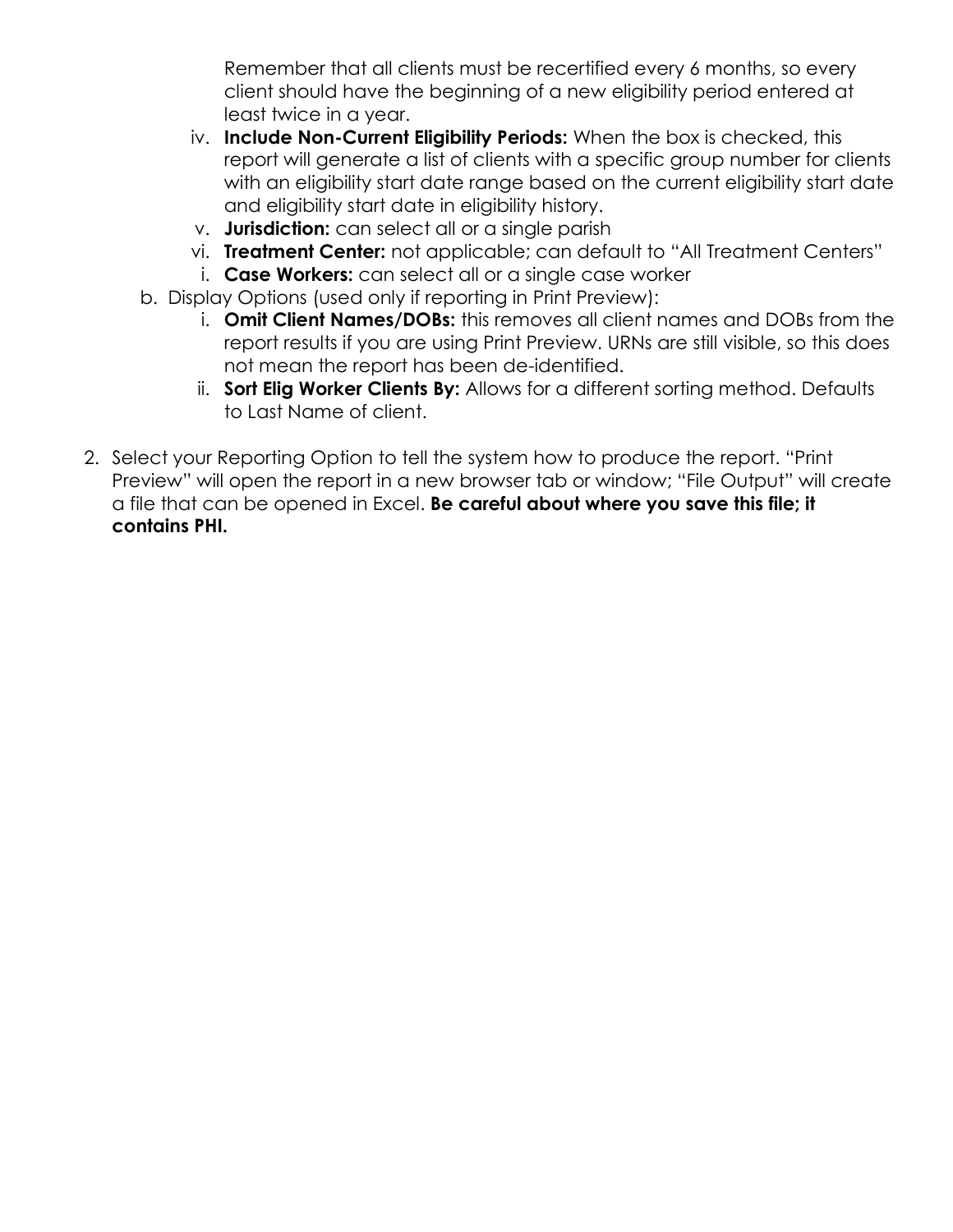## **R1 Patient List**

The R1 will produce a list of clients. Users can select multiple plans for the report. Date range for the start of a client's eligibility must be provided, as well as a group number. Results include client's current or most recent eligibility period.

| <b>R1 Patient List</b>                                                      |                                                     |                                      |   |  |  |
|-----------------------------------------------------------------------------|-----------------------------------------------------|--------------------------------------|---|--|--|
| Query Options                                                               |                                                     |                                      | ٨ |  |  |
| Plans:                                                                      | <b>All Plans</b><br>LA NI<br>LA PI<br>LA 01         | <b>Include Inactive Plans</b>        |   |  |  |
| ● Patient ID                                                                | <b>All Members</b>                                  |                                      |   |  |  |
| O Newly Added                                                               | MM/DD/YYYY<br>MM/DD/YYYY                            |                                      |   |  |  |
| O Newly Enrolled                                                            |                                                     |                                      |   |  |  |
| $\bigcirc$ With Fill Dates                                                  |                                                     |                                      |   |  |  |
| Active Patients : MM/DD/YYYY                                                |                                                     |                                      |   |  |  |
|                                                                             | Application Status : Enrolled receive services<br>v |                                      |   |  |  |
|                                                                             | Jurisdiction : All Jurisdictions<br>×               |                                      |   |  |  |
|                                                                             | Site :   All Enrollment Sites                       | v                                    |   |  |  |
|                                                                             | Region : All Regions<br>▽                           |                                      |   |  |  |
| All Groups O<br>Groups Only (last 3 digits of group #)                      |                                                     |                                      |   |  |  |
| <b>Display Options</b><br>ᄉ                                                 |                                                     |                                      |   |  |  |
|                                                                             | <b>● Status</b>                                     |                                      |   |  |  |
| Group Patients By: ○ Jurisdiction/Site                                      |                                                     |                                      |   |  |  |
| ○ Group Number                                                              |                                                     |                                      |   |  |  |
| Omit Patient Names (Fed ID's Only)                                          |                                                     |                                      |   |  |  |
| Sort Patients By : Last Name<br>v                                           |                                                     |                                      |   |  |  |
| Other Options                                                               |                                                     |                                      | Ä |  |  |
| $\odot$ Brief $\bigcirc$ Include Rx Activity                                |                                                     |                                      |   |  |  |
| ◎ State Dollars ○ Omit Pricing                                              |                                                     |                                      |   |  |  |
| Reporting Options                                                           |                                                     |                                      |   |  |  |
| <b>O</b> Print Preview                                                      | ○ File Output (CSV)                                 | ◯ File Output (Excel)                |   |  |  |
| Note: Choosing "File Output" will ignore values set within Display Options. |                                                     |                                      |   |  |  |
| Θ<br>Run Report                                                             | $\blacktriangledown$<br>Clear                       | <b>L</b> e<br><b>Back to Reports</b> |   |  |  |
|                                                                             |                                                     |                                      |   |  |  |

### **Running the R1:**

- 1. Complete the Query Options, Other Options, and Display Options sections. If you are exporting your report ("File Output") then you do not need to complete the Display Options.
	- a. Query Options *(all except for Date are optional)*:
		- i. **Plans:** This defaults to All Plans. With "All Plans" selected, the report will include all LA HAP plans. To select a specific plan, scroll and select that plan. Multiple plans may be selected by using the Ctrl button.